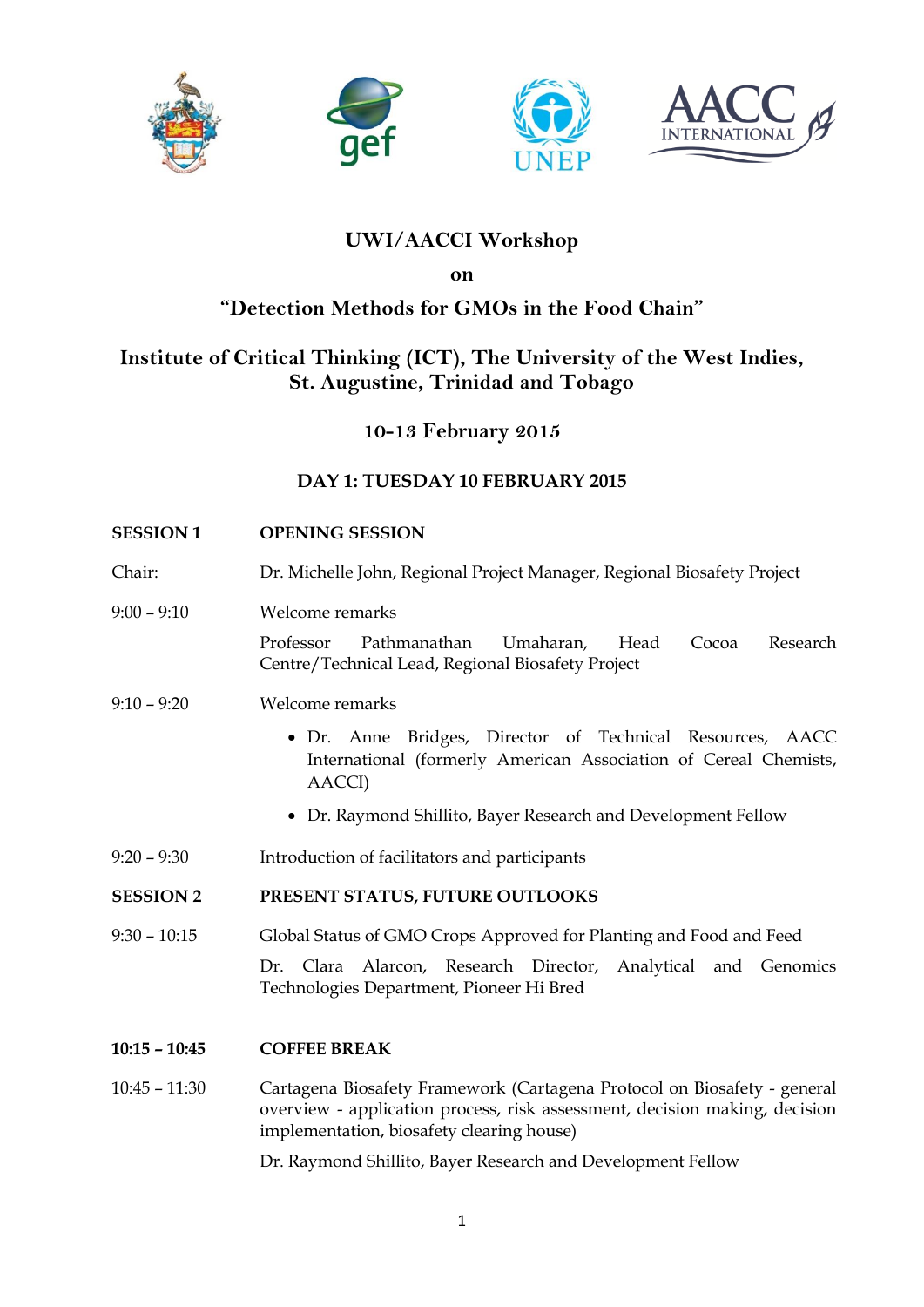11:30 – 12:00 Cartagena Biosafety Protocol in the Caribbean (seed and grain trade, overview of policy related to the biosafety and regulatory framework, regulatory implementation in Caribbean)

> Professor Pathmanathan Umaharan, Head Cocoa Research Centre/Technical Lead, Regional Biosafety Project

#### **12:00 – 1:00 LUNCH**

#### **SESSION 3 SUPPLY CHAIN – TESTING OPTIONS AND MANAGEMENT**

- 1:00 1:30 Supply Chain, Seed, Grain, Feed and Food what we are testing? Dr. Anne Bridges, Director of Technical Resources, AACCI
- 1:30 2:00 It All Starts With Sampling

Dr. Raymond Shillito, Bayer Research and Development Fellow

2:00 – 2:30 Sampling in the Field Mr. Doug Miller, Chief Executive Officer, Illinois Crop Improvement Association

#### **2:30 – 3:00 COFFEE BREAK AND GROUP PHOTO**

#### **SESSION 4 MOLECULAR DETECTION METHODS**

- 3:00 3:30 Developing GMO Detection Methods Dr. Raymond Shillito, Bayer Research and Development Fellow
- 3:30 4:00 Protein-based Detection Methods

Dr. Clara Alarcon, Research Director, Analytical and Genomics Technologies Department, Pioneer Hi Bred

- 4:00 4:30 DNA-based Detection Methods Qualitative/Quantitative PCR Mr. Pearce Smith, Laboratory Manager, Eurofins GeneScan
- 4:30 4:45 Review of day
	- Dr. Anne Bridges, Director of Technical Resources, AACCI
	- Dr. Raymond Shillito, Bayer Research and Development Fellow

### **END DAY 1**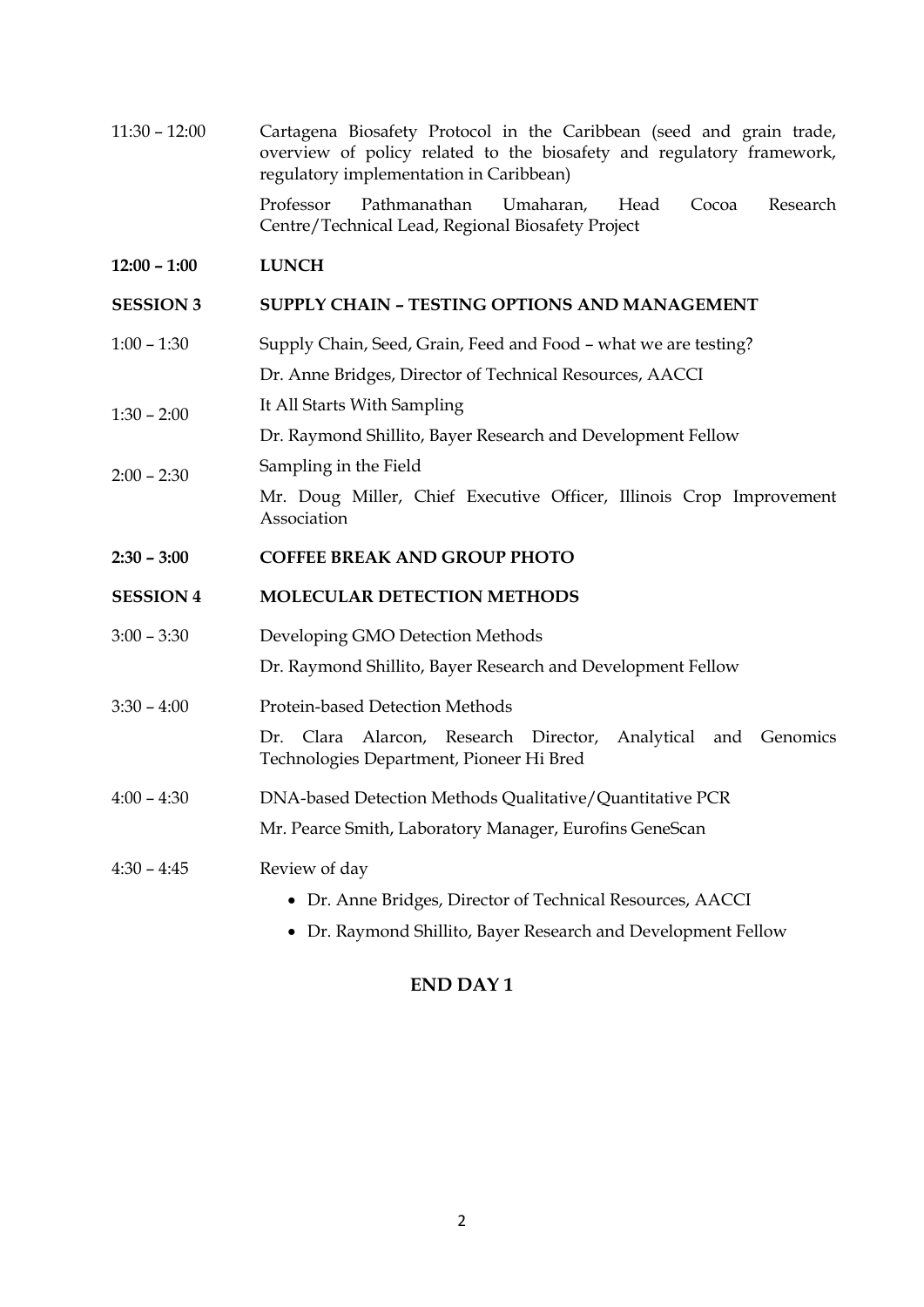## **DAY 2: WEDNESDAY 11 FEBRUARY 2015**

| <b>SESSION 5</b> | <b>SAMPLING</b>                                                                                           |
|------------------|-----------------------------------------------------------------------------------------------------------|
| $8:30 - 9:15$    | Design of Sampling Plans (including seed calculation)                                                     |
|                  | Dr. Raymond Shillito, Bayer Research and Development Fellow                                               |
| <b>SESSON 6</b>  | <b>CRITERIA FOR DETECTION METHODS</b>                                                                     |
| $9:15 - 9:45$    | International Standards (ISO, etc.)                                                                       |
|                  | Mr. Doug Miller, Chief Executive Officer, Illinois Crop Improvement<br>Association                        |
| $9:45 - 10:15$   | Principles and Methods of Quantitation of GMO Content Using Real-time<br><b>Quantitative PCR</b>          |
|                  | Mr. Pearce Smith, Laboratory Manager, Eurofins GeneScan                                                   |
| $10:15 - 10:45$  | <b>COFFEE BREAK</b>                                                                                       |
| $10:45 - 11:15$  | Performance Criteria, Validation, Reference Materials                                                     |
|                  | Dr. Anne Bridges, Director of Technical Resources, AACCI                                                  |
| $11:15 - 11:45$  | Design and Management of the GMO Testing Lab                                                              |
|                  | Mr. Pearce Smith, Laboratory Manager, Eurofins GeneScan                                                   |
| $11:45 - 12:15$  | Introduction to the Laboratory Session I                                                                  |
|                  | Dr. Clara Alarcon, Research Director, Analytical and Genomics Technologies<br>Department, Pioneer Hi Bred |
| $12:15 - 1:15$   | <b>LUNCH</b>                                                                                              |
| <b>SESSION 7</b> | <b>LABORATORY MODULE I</b>                                                                                |
| $1:15 - 5:30$    | Introductions: Overview, Safety and Logistics                                                             |
|                  | All facilitators                                                                                          |

## **END DAY 2**

### **DAY 3: THURSDAY 12 FEBRUARY 2015**

### **SESSION 8 IMPLEMENTATION OF THE REGULATORY FRAMEWORK**

8:30 – 9:15 Role of Laboratory Testing in the Implementation of the Regulatory Framework Dr. Raymond Shillito, Bayer Research and Development Fellow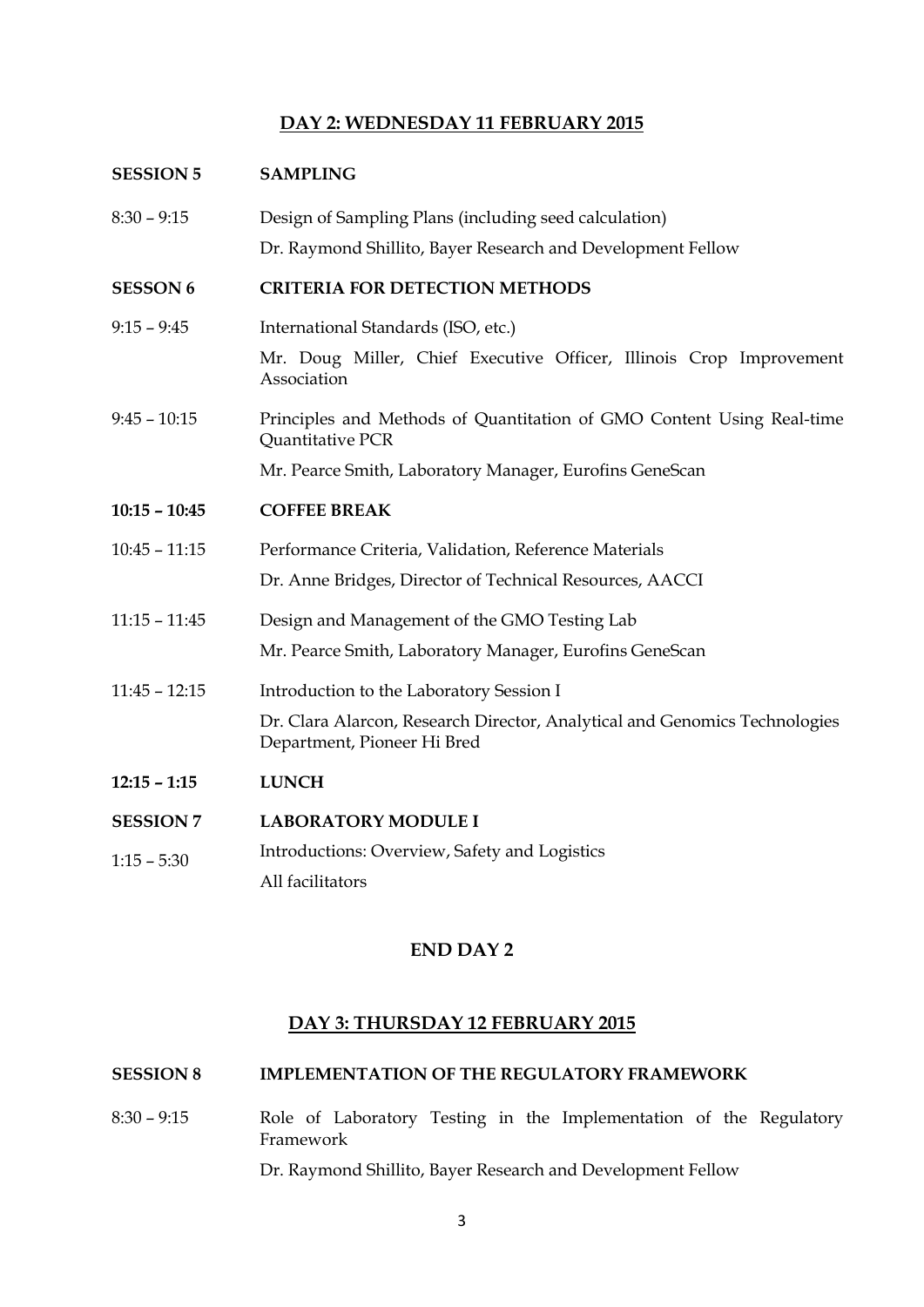| <b>SESSION 9</b>  | <b>NEW TECHNOLOGIES</b>                                                                                   |
|-------------------|-----------------------------------------------------------------------------------------------------------|
| $9:15 - 9:45$     | New Detection Technologies                                                                                |
|                   | Dr. Clara Alarcon, Research Director, Analytical and Genomics Technologies<br>Department, Pioneer Hi Bred |
| $9:45 - 10:15$    | New Plant Breeding Technologies                                                                           |
|                   | Dr. Raymond Shillito, Bayer Research and Development Fellow                                               |
| $10:15 - 10:45$   | <b>COFFEE BREAK</b>                                                                                       |
| <b>SESSION 10</b> | PRACTICAL APPLICATIONS                                                                                    |
| $10:45 - 11:15$   | Selecting the Best Method for "The Situation" - the Rice Case (Case Study 1)                              |
|                   | Dr. Anne Bridges, Director of Technical Resources, AACCI                                                  |
| $11:15 - 11:45$   | Challenges of "Unknowns"                                                                                  |
|                   | Mr. Pearce Smith, Laboratory Manager, Eurofins GeneScan                                                   |
| $11:45 - 12:15$   | Proficiency Testing as a Quality Control Measure                                                          |
|                   | Dr. Raymond Shillito, Bayer Research and Development Fellow                                               |
| $12:15 - 1:15$    | <b>LUNCH</b>                                                                                              |
| <b>SESSION 11</b> | <b>LABORATORY MODULE II</b>                                                                               |
| $1:15 - 5:30$     | Introductions: Overview, Safety and Logistics                                                             |
|                   | All facilitators                                                                                          |

### **END DAY 3**

### **DAY 4: FRIDAY 13 FEBRUARY 2015**

### **SESSION 12 REVIEW OF LABORATORY RESULTS**

- 8:30 9:30 Group presentation of results (workshop participants)
- 9:30 10:15 Discussion of findings
- 10:15 10:45 **COFFEE BREAK**

### **SESSION 13 FUTURE PLANS**

### 10:45 – 11:30 GMO detection, sources of methods, equipment sources, reference materials, laboratory networks, additional resources

- Dr. Raymond Shillito, Bayer Research and Development Fellow
- Dr. Clara Alarcon, Research Director, Analytical and Genomics